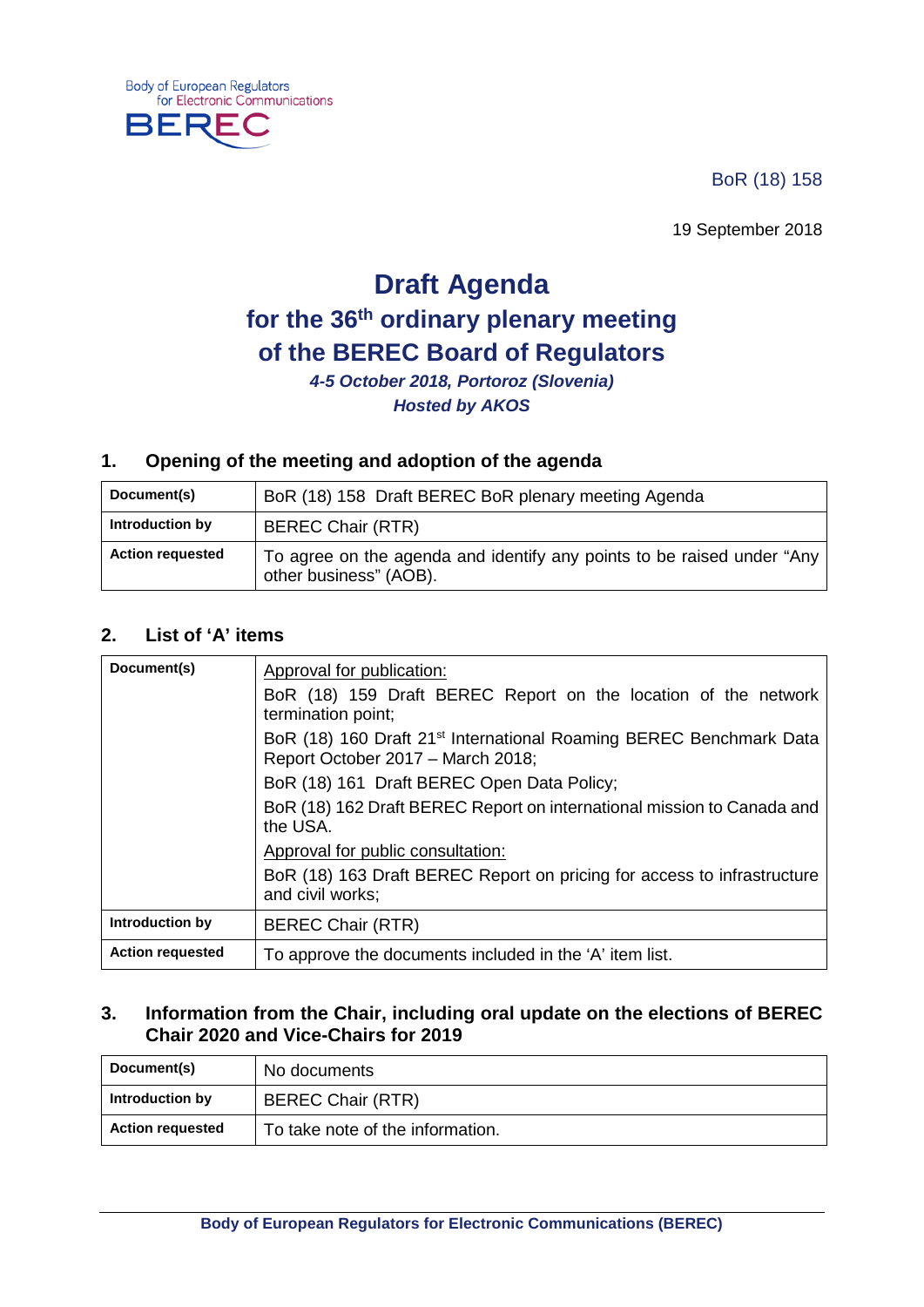#### **4. Information from the BEREC Office**

| Document(s)             | BoR (18) 164 Information on the electronic voting procedures since the last<br>plenary meeting<br>BoR (18) 165 Information on planned electronic voting procedures<br>between P3 and P4<br>BoR (18) 166 2018 BEREC Work Programme status update |
|-------------------------|-------------------------------------------------------------------------------------------------------------------------------------------------------------------------------------------------------------------------------------------------|
| Introduction by         | <b>BEREC Office Representative</b>                                                                                                                                                                                                              |
| <b>Action requested</b> | To take note of the information.                                                                                                                                                                                                                |

#### **5. Information from the Commission**

| Document(s)             | No documents                     |
|-------------------------|----------------------------------|
| Introduction by         | <b>Commission Representative</b> |
| <b>Action requested</b> | To take note of the information. |

# **6. Regulatory Accounting**

| Document(s)             | BoR (18) 167 Draft BEREC Input to the EC public consultation on WACC |
|-------------------------|----------------------------------------------------------------------|
| Introduction by         | RA EWG Co-Chairs (BnetzA/AGCOM)                                      |
| <b>Action requested</b> | To discuss and approve for publication and transmission to the EC.   |

# **7. Market and Economic Analysis**

| Document(s)             | BoR (18) 168 Draft public consultation document on issues to be taken<br>into account by BEREC in relation to the data economy |
|-------------------------|--------------------------------------------------------------------------------------------------------------------------------|
| Introduction by         | MEA EWG Co-Chairs (CNMC/Arcep)                                                                                                 |
| <b>Action requested</b> | To discuss and approve for public consultation.                                                                                |

# **8. BEREC international cooperation**

| Document(s)             | No documents                                                       |
|-------------------------|--------------------------------------------------------------------|
| Introduction by         | BEREC Vice-Chair responsible for international cooperation (Arcep) |
| <b>Action requested</b> | To take note of the information                                    |

#### **9. Net Neutrality**

### **9.1 Evaluation of the NN Regulation**

| Document(s)             | BoR (18) 169 Intermediate version of Draft BEREC Opinion for the<br>evaluation of the application of Regulation (EU) 2015/2120 and the<br><b>BEREC Net Neutrality Guidelines</b> |
|-------------------------|----------------------------------------------------------------------------------------------------------------------------------------------------------------------------------|
| Introduction by         | NN EWG Co-Chairs (Nkom/ACM)                                                                                                                                                      |
| <b>Action requested</b> | To discuss and give guidance to the EWG on the way forward.                                                                                                                      |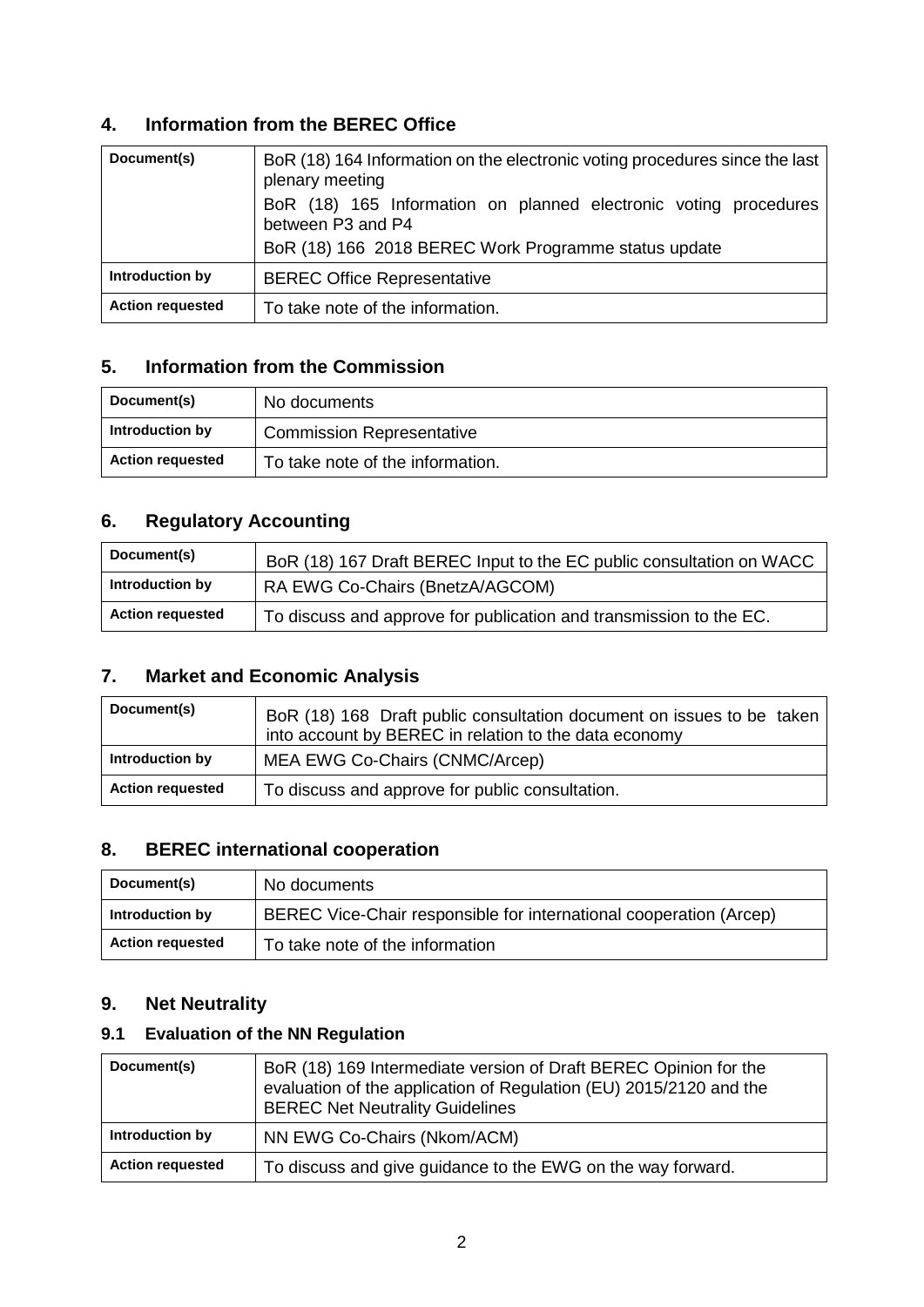#### **9.2 Implementation of the NN Regulation**

| Document(s)             | BoR (18) 170 Draft BEREC Report on the implementation of the NN<br>Regulation |
|-------------------------|-------------------------------------------------------------------------------|
| Introduction by         | NN EWG Co-Chairs (Nkom/ACM)                                                   |
| <b>Action requested</b> | To discuss and approve for publication.                                       |

#### **10. Benchmarking**

| Document(s)             | BoR (18) 171 Draft BEREC Report on the European benchmark of the<br>pricing of bundles (phase 1) |
|-------------------------|--------------------------------------------------------------------------------------------------|
| Introduction by         | Benchmarking EWG Co-Chairs (ComReg/ANACOM)                                                       |
| <b>Action requested</b> | To discuss and approve for publication.                                                          |

#### **11. End-users**

| Document(s)             | BoR (18) 172 Draft BEREC Report on contractual simplification including<br>a single European contract information sheet |
|-------------------------|-------------------------------------------------------------------------------------------------------------------------|
| Introduction by         | End-users EWG Co Chairs (ANCOM/ComReg)                                                                                  |
| <b>Action requested</b> | To discuss and approve for public consultation.                                                                         |

#### **12. Cooperation with the Canadian Radio-television and Telecommunications Commission (CRTC)**

| Document(s)             | BoR (18) 173 Memorandum of Understanding between Canadian Radio-<br>television and Telecommunications Commission (CRTC) and Body of<br>European Regulators for Electronic Communications (BEREC) |
|-------------------------|--------------------------------------------------------------------------------------------------------------------------------------------------------------------------------------------------|
| Introduction by         | BEREC Chair (RTR) and Chairman of the Canadian Radio-television and<br>Telecommunications Commission (CRTC)                                                                                      |
| <b>Action requested</b> | To take note of the information and endorse the MoU for signing.                                                                                                                                 |

#### **13. BEREC Work Programme 2019**

| Document(s)             | BoR (18) 174 Draft BEREC Work Programme 2019                            |
|-------------------------|-------------------------------------------------------------------------|
| Introduction by         | BEREC Vice-Chair (ComReg)                                               |
| <b>Action requested</b> | To discuss and approve the draft BEREC WP 2019 for public consultation. |

#### **14. EWG structure and call for EWG Co-chairs**

| Document(s)             | No document                                                                   |
|-------------------------|-------------------------------------------------------------------------------|
| Introduction by         | <b>BEREC Chair (RTR)</b>                                                      |
| <b>Action requested</b> | To endorse the structure of the EWGs based on the outcome of the<br>workshop. |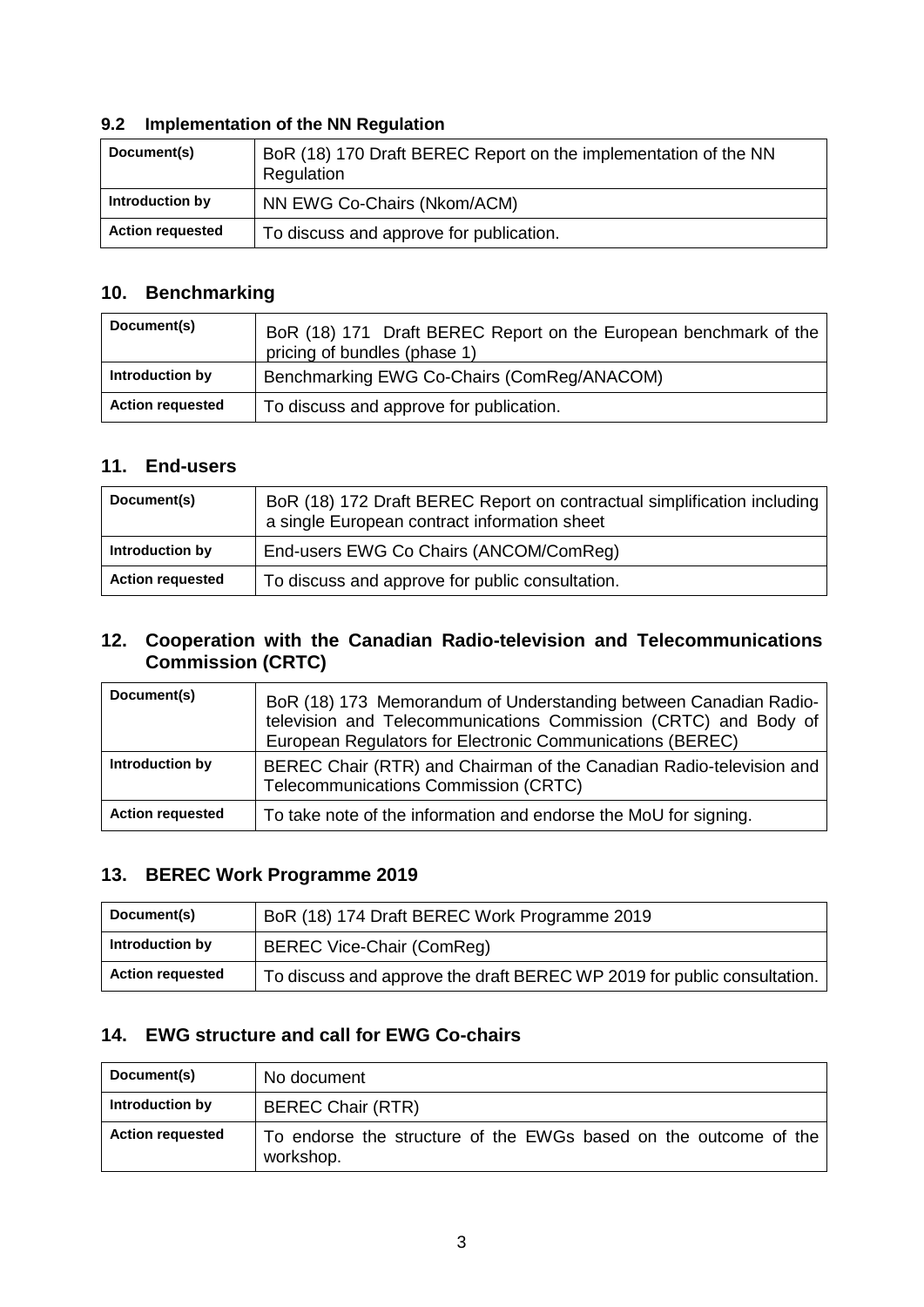#### **15. Regulatory Framework - oral update on the ongoing regulatory framework review**

| Document(s)             | No document                   |
|-------------------------|-------------------------------|
| Introduction by         | RF EWG Co-Chairs (NMHH/AGCOM) |
| <b>Action requested</b> | To take note of information.  |

#### **16. Roaming and Mobile**

#### **16.1 Up-date on BEREC Common Position on infrastructure sharing**

| Document(s)             | BoR (18) 175 Draft BEREC Common Position on infrastructure sharing |
|-------------------------|--------------------------------------------------------------------|
| Introduction by         | Roaming and Mobile EWG Co-Chair (Arcep)                            |
| <b>Action requested</b> | To discuss and give guidance to the EWG on the way forward.        |

#### **16.2 BEREC Common Position on monitoring mobile coverage**

| Document(s)             | No document                                                 |
|-------------------------|-------------------------------------------------------------|
| Introduction by         | Roaming and Mobile EWG Co-Chair (Arcep)                     |
| <b>Action requested</b> | To discuss and give guidance to the EWG on the way forward. |

# **17. 6th BEREC Stakeholder meeting – oral up-date**

| Document(s)             | BoR (18) 114 Draft Agenda of the 6 <sup>th</sup> BEREC Stakeholder Forum<br>meeting |
|-------------------------|-------------------------------------------------------------------------------------|
| Introduction by         | BEREC Vice-Chair (ComReg)                                                           |
| <b>Action requested</b> | To take note of the information.                                                    |

#### **18. Opening of the broadband and broadcasting markets in Belgium**

| Document(s)             | No document                      |
|-------------------------|----------------------------------|
| Introduction by         | Representative of NRA (BIPT)     |
| <b>Action requested</b> | To take note of the information. |

#### **19. AOB**

#### 19.1 Information on the proposals for the BEREC 10<sup>th</sup> anniversary

| Document(s)             | No document                                  |
|-------------------------|----------------------------------------------|
| Introduction by         | BEREC Incoming Chair representative (ComReg) |
| <b>Action requested</b> | To take note of the information.             |